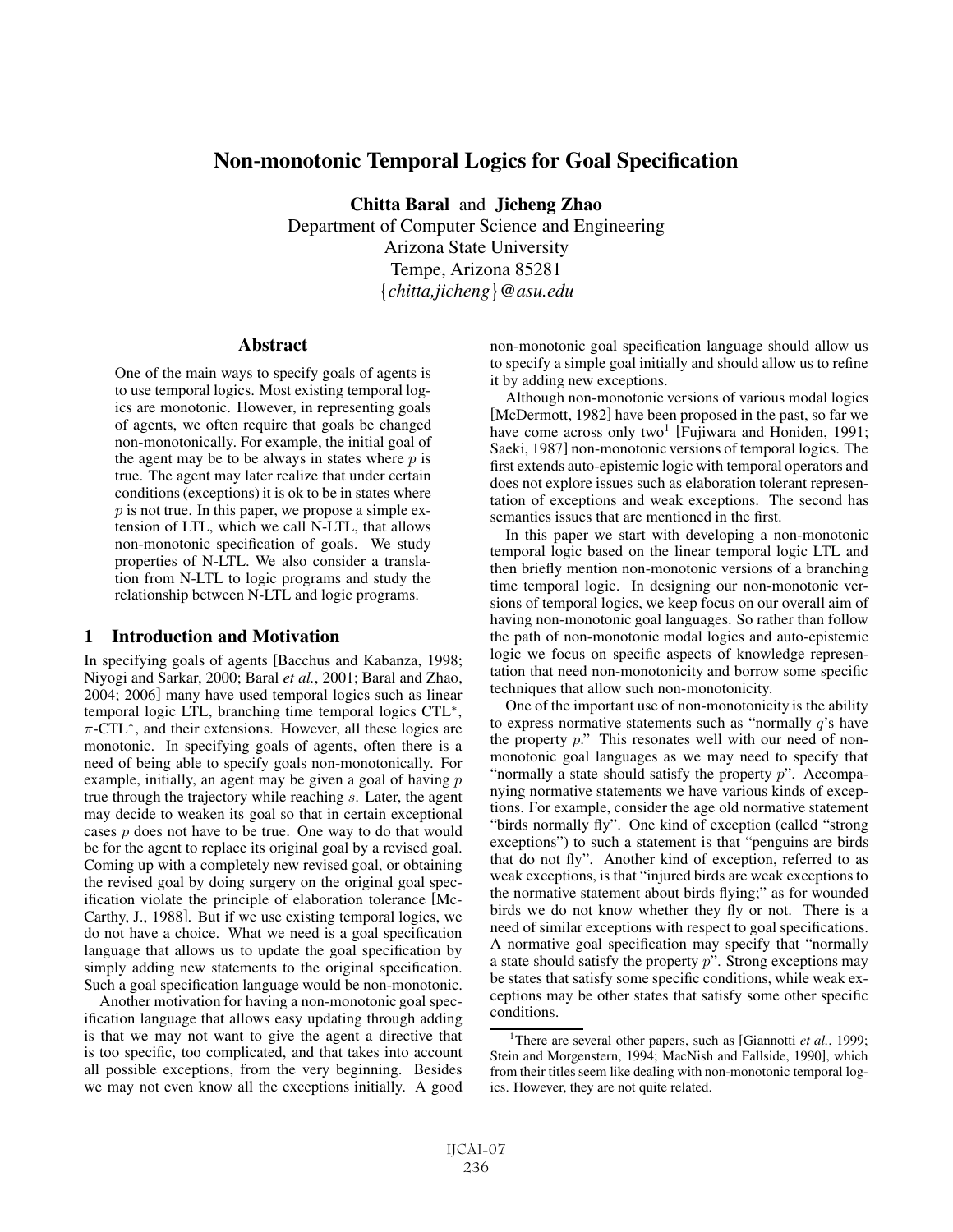To accommodate the above we introduce two special notations<sup>2</sup>

- $[r]\phi$
- $[|r|]$  $\phi$

The intuitive meaning of the first one is that normally  $\phi$  holds in a state and the label  $r$  lists the weak exceptions. The intuitive meaning of the second one is that normally  $\phi$  holds in a state and the label  $r$  lists the strong exceptions.

The role of  $r$  here is similar to the role of labeling defaults and normative statements when representing them in logic programming. There, often the label is used as a parameter with respect to the *ab* predicates.

Since the non-monotonicity in goal languages is not due to having incomplete knowledge about the states, but rather due to the specifier not quite precisely knowing what she wants, we do not use operators such as the negation as failure operator 'not' from logic programming. Here the issue is different from inferring or assuming negation by default.

On the other hand we borrow the idea behind program completion in logic programming to specify and interpret the conditions listed corresponding to the label  $r$ . Thus there may be a set of conditions written as

 $\langle r : \psi_1 \rangle \quad \dots \quad \langle r : \psi_k \rangle$ 

that specify the strong exception or weak exception conditions with respect to  $r$ . Given the above, the overall condition associated with r becomes  $\psi_1 \lor ... \lor \psi_k$ . One is allowed to add additional conditions. For example, if  $\langle r : \psi_{k+1} \rangle$  is added to the above set then the overall condition associated with r becomes  $\psi_1 \vee \ldots \vee \psi_k \vee \psi_{k+1}$ .

We now illustrate the above with respect to an example.

Example 1 *Suppose initially we want to maintain* p *true while reaching for* s*. We know beforehand that our aim to maintain* p *is not strict; it is just that we do not know yet, under what conditions truth of* p *may not be necessary. After a while, we realize that when* q *is true we may not need to have* p *true.*

The initial goal can be written in our language as  $\langle g \rangle$ :  $(\Box [r]p) \land \Diamond s$ . It says that we should maintain p while reach*ing* s*. If the strong exception* r *happens in some states, we may not need to maintain* p *in those states. The weak exception r is then specified as*  $\langle r : q \rangle$ .

To informally illustrate how non-monotonicity is manifested in the above example, we first define when a language is monotonic.

**Definition 1** A logic  $L$  together with a query language  $Q$  and entailment relation  $\models$  is monotonic if for all T, T' in L and t in  $Q, T \models t$  implies  $T \cup T' \models t$ .  $□$ 

With respect to Example 1 let T be  $\{\langle g : (\Box[r]p) \land \Diamond s \rangle\},\$  $T' = \{\langle r : q \rangle\}.$  Intuitively,  $T \models \Box p$  and  $T \cup T'$  is equivalent to  $\Box(p\lor q) \land \Diamond s$  in LTL; thus  $T \cup T' \not\models \Box p$ . This illustrates the non-monotonicity of our proposed language. We now move to the formal definition of our language and its semantics.

The rest of this paper is organized as follows: Since our first non-monotonic goal language N-LTL is based on LTL, we first give an overview of the temporal logic LTL. Then, in Section 3, we propose the syntax and semantics of a new language N-LTL, together with its properties. In Section 4, we study the relationship between N-LTL and logic programs. We then briefly discuss how one can use a similar approach to develop non-monotonic versions of other temporal logics such as CTL<sup>∗</sup>.

## 2 Background: Goal Representation Using LTL

In this section, we summarize the linear temporal logic LTL and what it means for a sequence of actions to be a plan with respect to a goal in LTL. Syntactically, LTL formulas are made up of propositions, propositional connectives ∨, ∧, and  $\neg$ , and future temporal connectives  $\bigcap$ ,  $\Box$ ,  $\diamond$  and U. We now formally define truth values of temporal formulas with respect to trajectories. A trajectory is an infinite sequence of states.

**Definition 2** Let  $\langle p \rangle$  be an atomic proposition,  $\langle f \rangle$  an LTL formula.

$$
\langle f \rangle ::= \langle p \rangle |\langle f \rangle \wedge \langle f \rangle | \langle f \rangle \vee \langle f \rangle | \neg \langle f \rangle | \bigcirc \langle f \rangle |
$$
  

$$
\Box \langle f \rangle | \Diamond \langle f \rangle | \langle f \rangle \mathsf{U} \langle f \rangle
$$

**Definition 3** Let  $\sigma$  given by  $s_0, s_1, \ldots, s_k, s_{k+1}, \ldots$  be a trajectory, p denote a propositional formula,  $s_i$  ( $j \ge 0$ ) denote a state, and f and  $f_i$ s ( $i = 1, 2$ ) denote LTL formulas.

- $(s_i, \sigma) \models p$  iff p is true in  $s_i$ .
- $(s_j, \sigma) \models \neg f$  iff  $(s_j, \sigma) \not\models f$ .
- $(s_i, \sigma) \models f_1 \vee f_2$  iff  $(s_i, \sigma) \models f_1$  or  $(s_i, \sigma) \models f_2$ .
- $(s_i, \sigma) \models f_1 \land f_2$  iff  $(s_i, \sigma) \models f_1$  and  $(s_i, \sigma) \models f_2$ .
- $(s_j, \sigma) \models \bigcirc f$  iff  $(s_{j+1}, \sigma) \models f$ .
- $(s_i, \sigma) \models \Box f$  iff  $(s_k, \sigma) \models f$ , for all  $k \geq j$ .
- $(s_i, \sigma) \models \Diamond f$  iff  $(s_k, \sigma) \models f$ , for some  $k \geq j$ .
- $(s_j, \sigma)$   $\models$   $f_1 \cup f_2$  iff there exists  $k \geq j$  such that  $(s_k, \sigma) \models f_2$  and for all  $i, j \leq i < k$ ,  $(s_i, \sigma) \models f_1$ .

Often [Bacchus and Kabanza, 1998; Baral *et al.*, 2001] planning with respect to LTL goals are formalized with the assumption that there is complete information about the initial state, and the actions are deterministic. Let  $\Phi$  be a transition function that defines transitions between states due to actions.  $\Phi(s_i, a_k) = s_j$  iff the action  $a_k$  transits the agent from state  $s_i$  to state  $s_j$ . Let s be a state designated as the initial state, and let  $a_1, \ldots, a_n$  be a sequence of deterministic actions whose effects are described by a domain description.

Since truth of LTL formulas are defined with respect to a reference state and a trajectory made up of an infinite sequence of states, to define the correctness of a plan consisting

 $2$ Unlike traditional exceptions and weak exceptions, we want the specifier to have pre-decided control over whether a particular goal fragment could have a weak exception or an exception, but not both.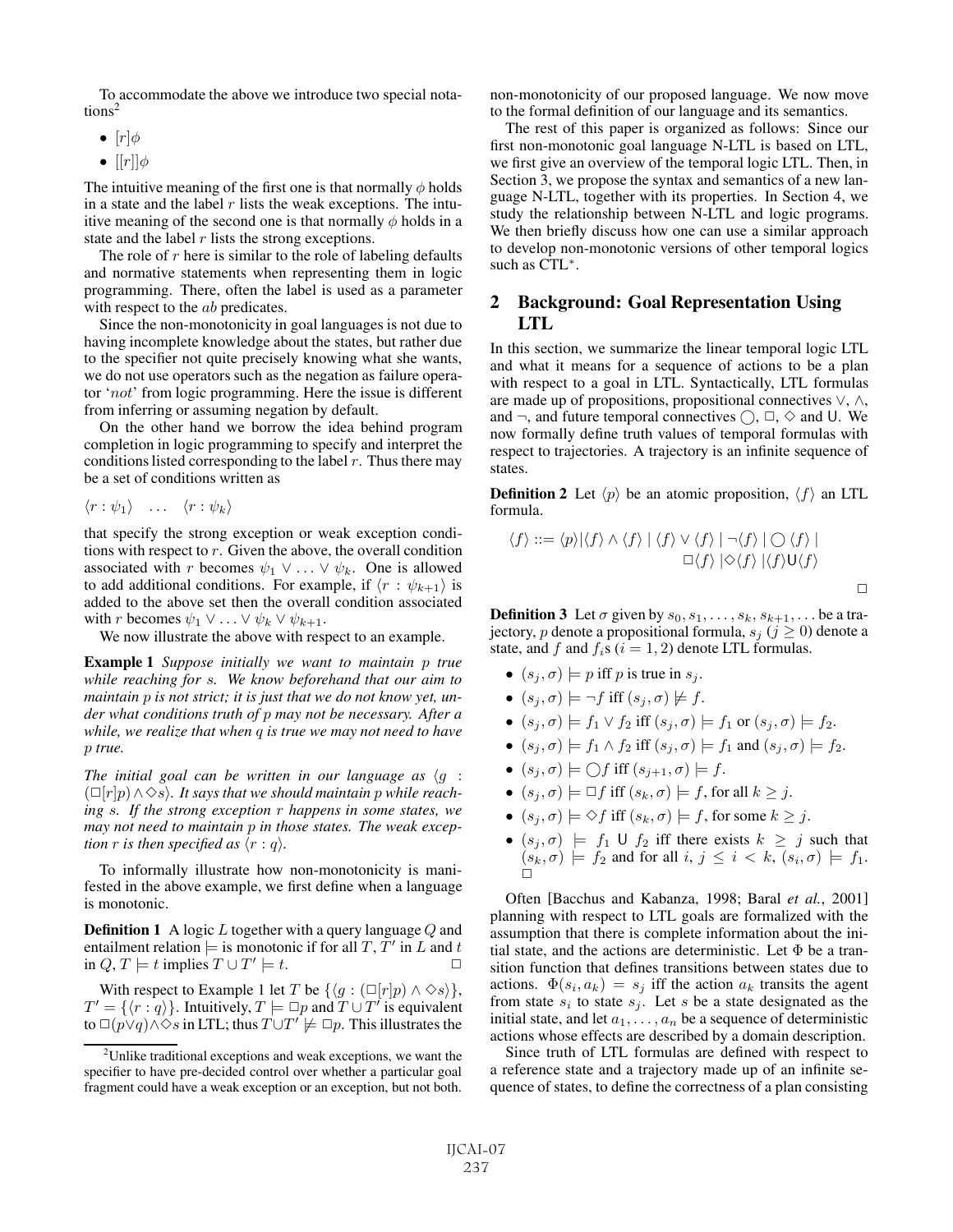of a finite sequence of actions with respect to an initial state and an LTL goal, the finite sequence of states obtained by applying the plan to the initial state is appended with the last state infinitely.

*The trajectory corresponding to s and*  $a_1, \ldots, a_n$  is the sequence  $s_0, s_1, \ldots$ , that satisfies the following conditions:  $s = s_0, s_{i+1} = \Phi(s_i, a_{i+1}),$  for  $0 \le i \le n-1$ , and  $s_{i+1} = s_i$ , for  $j \geq n$ .

Definition 4 (Plans with respect to LTL goals) The sequence of actions  $a_1, \ldots, a_n$  is a *plan* from the initial state s for the LTL goal f, if  $(s, \sigma) \models f$ , where  $\sigma$  is the trajectory corresponding to s and  $a_1, \ldots, a_n$ .

The role of LTL in specifying planning goals has been well studied and examples of that can be found in [Bacchus and Kabanza, 1998; Niyogi and Sarkar, 2000; Baral *et al.*, 2001].

## 3 N-LTL: A Non-monotonic Extension of LTL

In this section, we extend LTL to capture non-monotonic requirements in specifying a goal. We call the new language N-LTL which stands for *non-monotonic LTL*. We first define the syntax and semantics of the language.

### 3.1 Syntax

While designing the language we asked ourselves two questions.

- If syntactically the goal is one temporal formula, how can we revise it to have new goals by just adding to the original formula?
- How to refer to one part of a specification in another part of the specification?

For the first we borrow ideas from Reiter's approach to reason about actions [Reiter, 2001] where he compiles his specification to classical logic. While the classical logic part is monotonic, reasoning with respect to the specification language is non-monotonic and the non-monotonicity is achieved through the compilation process. For the second we borrow ideas from logic programming. Similar to a logic program consisting of a set of rules, we consider each N-LTL formula to be a set of rules and we use rule labels such as r in Example 1 to link these rules into one temporal formula.

**Definition 5** Let  $\{g\}$ , R, and P be three disjoint sets of atoms. Let  $\langle r \rangle$  be an atom in R,  $\langle p \rangle$  be an atom in P,  $e \in \{g\} \cup R$ .  $\langle f \rangle$  is a formula defined below:

$$
\langle f \rangle ::= \langle p \rangle |\langle f \rangle \wedge \langle f \rangle | \langle f \rangle \vee \langle f \rangle | \neg \langle f \rangle | \bigcirc \langle f \rangle | \Box \langle f \rangle |
$$
  

$$
\Diamond \langle f \rangle | \langle f \rangle \mathsf{U} \langle f \rangle | \langle f \rangle | \langle \langle f \rangle | | \langle \langle f \rangle | \langle \langle f \rangle |
$$

An N-LTL formula is a set of rules  $\langle e : f \rangle$ , Where e is the *head*, and f is the *body* of the rule  $\langle e : f \rangle$ .

In an N-LTL formula,  $g$  is a special symbol that stands for the final goal formula.  $R$  is the set of labels to be used to define corresponding strong exceptions and weak exceptions. A formula  $f$  defines the conditions of atoms in  $R$  or the conditions of g. Intuitively,  $[\langle r \rangle](\langle f \rangle)$  means that normally f is true, with the weak exceptions denoted through r.  $[[\langle r \rangle]](\langle f \rangle)$ means that normally  $f$  is true, with the strong exceptions denoted through  $r$ . The weak and strong exception conditions corresponding to r are defined through other rules.

**Definition 6 (Atom Dependency)** Let  $\langle e_1 : f_1 \rangle$  be a rule in an N-LTL formula. If  $e_2 \in R$  occurs in the body of  $\langle e_1 : f_1 \rangle$ , then  $e_2$  *depends* on  $e_1$ . The dependency relation is transitive.  $\Box$ 

Definition 7 (Loop Free) An N-LTL formula is *loop free* if in the formula, no atom in R depends on itself.  $\Box$ 

Example 2 *The following formula*

$$
\langle g : [r_1](p) \mathsf{U} q \rangle
$$

$$
\langle r_1 : [r_2](s) \rangle
$$

$$
\langle r_2 : [r_1](t) \rangle
$$

*is not loop free as*  $r_1$  *depends on*  $r_2$  *and*  $r_2$  *depends on*  $r_1$ *.* 

An *N*-LTL specification is a loop free N-LTL formula.

### 3.2 Semantics of N-LTL Specifications

As we mentioned earlier, we define the semantics of N-LTL specifications by following the approach taken by Reiter to reason about actions: we compile N-LTL specifications to LTL theories.

Definition 8 Given a loop-free N-LTL formula (i.e., an N-LTL specification)  $T$ , we translate it to an LTL formula  $Tr(T)$  as follows:

- 1. Let  $\langle e : f_1 \rangle, \langle e : f_2 \rangle, \dots, \langle e : f_n \rangle$  be all the rules in T with e in the head,  $e \in \{g\} \cup R$ . We construct a formula  $f_1 \vee f_2 \vee \cdots \vee f_n$ , and we call it  $E(e)$ . We do this for any atom e if the set of rules with e in the head is not empty.
- 2. If atom  $a_1$  depends on atom  $a_2$ , and  $E(a_1)$  is defined, we replace any occurrence of  $[a_1](f)$  in  $E(a_2)$  with  $f \vee$  $E(a_1)$ . The revised formula is still called  $E(a_2)$ .
- 3. If atom  $a_1$  depends on atom  $a_2$ , and  $E(a_1)$  is defined, we replace any occurrence of  $[[a_1]](f)$  in  $E(a_2)$  with  $E(a_1)$ . The revised formula is still called  $E(a_2)$ .
- 4. We do Step 2 and Step 3 recursively until no atoms  $e$ depending on g while  $E(e)$  is not empty occurs in  $E(g)$ .
- 5. Finally, in  $E(g)$ , we replace all remaining  $[r](f)$  and  $[|r|](f)$  with f. The revised goal formula is  $Tr(T)$ .

 $\Box$ 

Example 3 *Let us consider the N-LTL formula* T *as follows:*

$$
\langle g : (\Diamond [r_1](p)) \land [r_3](q) \rangle
$$
  

$$
\langle r_1 : [[r_2]](v) \rangle
$$
  

$$
\langle r_1 : \Box t \rangle
$$
  

$$
\langle r_2 : s \rangle
$$

*According to the definition, we know initially*  $E(g)$  =  $\Diamond [r_1](p) \land [r_3](q)$ ,  $E(r_1) = [[r_2]](v) \lor \Box t$ , and  $E(r_2) = s$ . *By replacing the formulas according to the dependence relations, we have*  $E(g) = \Diamond (p \lor [[r_2]](v) \lor \Box t) \land [r_3](q) = \Diamond (p \lor \Box t) \land [r_4](q)$ s  $\lor$  □t)  $\land$   $[r_3](q)$ *. There is no rules with*  $r_3$  *as the head. Thus*  $E(g) = \Diamond (p \lor s \lor \Box t) \land q$ *. Further,*  $Tr(T) = \Diamond (p \lor s \lor \Box t) \land q$ *.* 

Loop-free N-LTL formulas (also called N-LTL specification) have the following properties.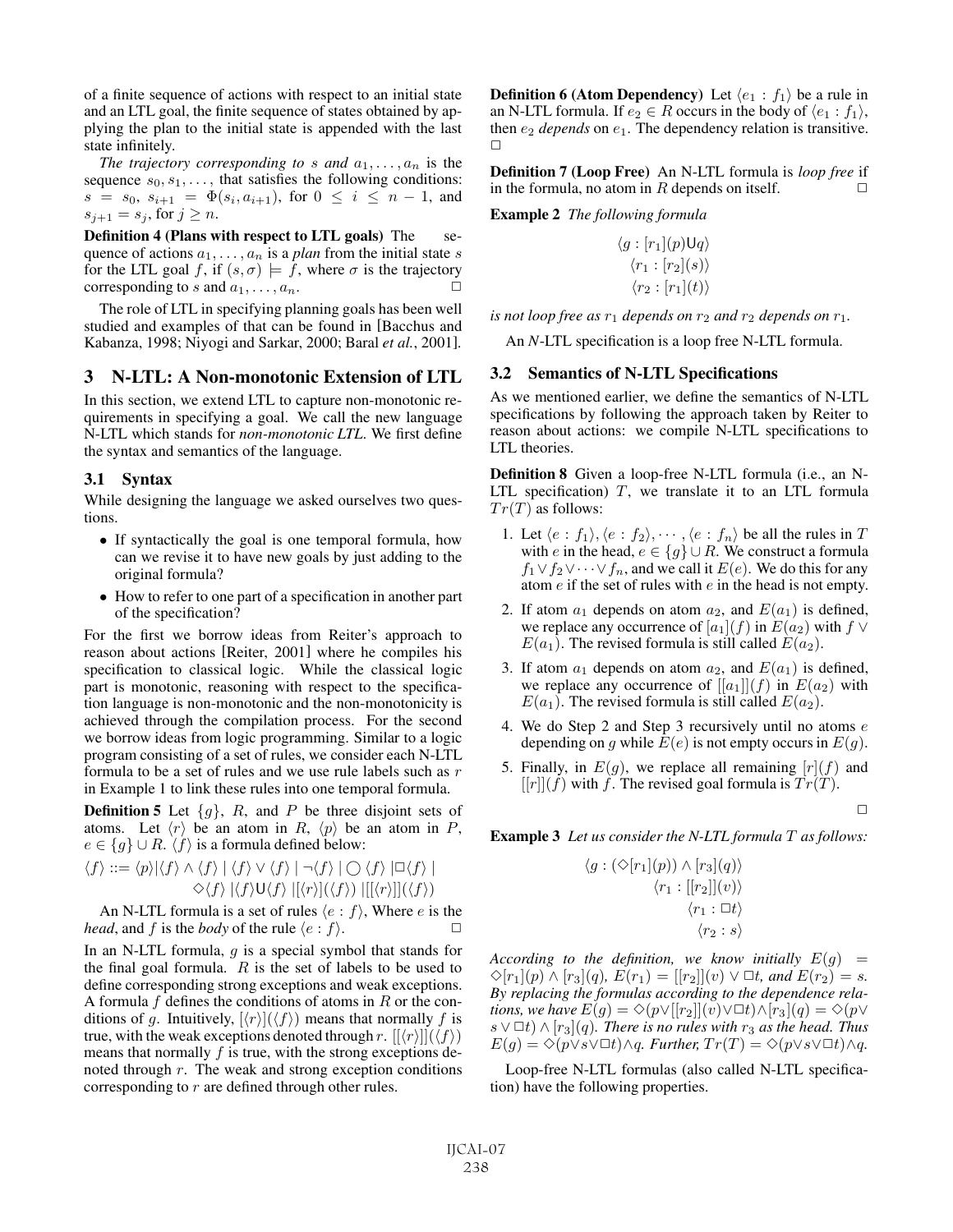**Proposition 1** Given an N-LTL specification  $T$ ,  $Tr(T)$  is a *well defined LTL formula.*

Given this property, we can define when a plan satisfies an N-LTL goal.

**Definition 9** Let  $T$  be an N-LTL specification. Given a state s, and a trajectory  $\sigma = s_0, s_1, \cdots, s_k, \cdots, (s, \sigma) \models T$  in N-LTL if  $(s, \sigma) \models Tr(T)$  with respect to LTL.

Definition 10 (Plans with respect to N-LTL goals) Let  $T$ be an N-LTL specification. A sequence of actions  $a_1, \dots,$  $a_n$  is a *plan* from the initial state s for the N-LTL goal T, if  $\sigma$  is the trajectory corresponding to s and  $a_1, \dots, a_n$ , and  $(s, \sigma) \models T$  in N-LTL.

N-LTL specifications that do not have any strong exceptions (but may have weak exceptions) always make the goal weaker by accepting more plans when adding new rules.

**Proposition 2** For any N-LTL specification  $T$  and  $T \cup T'$ , if P *is a plan with respect to* T *which does not have any strong exceptions (but may have weak exceptions), then* P *is a plan* with respect to  $T \cup T'$ .

Temporal logics such as LTL have a different property when we consider an LTL goal formula to be a set of temporal formulas and add new formulas to an existing theory. If P is a plan with respect to an LTL goal  $T \cup T'$  then P is also a plan with respect to  $T$ . In LTL, adding more formulas reduces (or at best leaves it unchanged) the set of plans satisfying it while in N-LTL that does not have strong exceptions, adding more rules enlarges the set of plans satisfying it (or at least leaves it unchanged). This is not the case when the N-LTL theory has strong exceptions.

Example 4 *Consider the problem in Example 1. The initial N-LTL formula is the specification* T *given as:*

$$
\langle g : \Box[r_1](p) \land \Diamond s \rangle
$$

*According to the definition, since there are no rules with head*  $r_1$ *, we have*  $(s_j, \sigma) \models T$  *in N-LTL iff*  $(s_j, \sigma) \models \Box p \land \Diamond s$  *in LTL.*

Suppose we add T', as given below, to it:

 $\langle r_1 : q \rangle$ 

*According to the definition, we know*  $E(g)=(\Box[r_1](p))\land\diamondsuit s$ *and*  $E(r_1) = (q)$ *. Further revision makes*  $E(g) = \Box(p \vee p)$  $(q) \wedge \Diamond s$ *. Thus,*  $(s_j, \sigma) \models (T \cup T')$  in N-LTL iff  $(s_j, \sigma) \models$  $□(p ∨ q) ∧ ∞s$  *in LTL*.

*We can check that any plan satisfies LTL formula*  $\Box p \land p$ ✸s *also satisfies* ✷(p ∨ q) ∧ ✸s*.* T *does not have strong exceptions, and Proposition 2 holds here.*

Now, let us define what do we mean when we say that N-LTL is non-monotonic. LTL is monotonic since  $T \models t$  implies  $T \cup T' \models t$  where T and T' are two sets of LTL temporal formulas and  $t$  is an LTL temporal formula. We consider the following entailment in N-LTL.

**Definition 11 (Entailment)**  $T \models t$  if  $Tr(T) \models t$ , where T is an N-LTL specification and t is an LTL formula.  $\Box$ 

Proposition 3 *The entailment in Definition 11 is nonmonotonic.*

Let us consider one example to illustrate the use of N-LTL.

Example 5 *One professor asks his robot to make a photocopy of one document and fetch a cup of coffee. However, before the robot goes out the office, the professor finds out that the coffee is sold out. No plan can satisfy the goal given to the robot. The professor would now like to weaken the goal. Following are three possibilities:*

- *1. He would be happy with a cup of tea instead;*
- *2. He just needs the copy of the document and is willing to forget about the coffee;*
- *3. The robot may come back to his office with the document copied and go about looking for the coffee later.*

*If the professor was using N-LTL and from past experience knows that he may have to revise his goal, especially with respect to coffee, he can express his initial goal as:*

$$
\langle g : \Diamond (([r]coffee) \land copy \land \Diamond of\,) \rangle
$$

*It is equivalent to satisfying*  $\Diamond$ (*coffee*  $\land$  *copy*  $\land$   $\Diamond$ *office*) *in LTL.*

*Later on, according to the new conditions and new alternatives, the professor may revise his original goal by adding one of the following three rules:*

- *1. Adding the new rule*  $\langle r : tea \rangle$  which makes the overall *goal equivalent to*  $\Diamond ((\text{cof} \text{fee} \lor \text{tea}) \land \text{copy} \land \Diamond \text{of} \text{f} \text{ice})$ *in LTL;*
- *2. Let denote* true *and* ⊥ *denote* f alse*. Adding the new rule*  $\langle r : \top \rangle$  which makes the overall goal equivalent to ✸((coffee ∨ ) ∧ copy ∧ ✸off ice) *in LTL, which is equivalent to*  $\Diamond$ (*copy*  $\land$   $\Diamond$ *of fice*) *in LTL*;
- 3. Adding the new rule  $\langle r : \Diamond (coffee \wedge \Diamond office) \rangle$  which *makes the overall goal equivalent to*  $\Diamond$ (*coffee*  $\land$ *copy*  $\land$ ✸off ice)∨✸(copy∧✸off ice∧✸(coffee∧✸off ice)) *in LTL. Now it allows the agent to get the document copied first before waiting for the coffee.*

*If we want to get tea instead of coffee, we should know initially that the sub-task of getting coffee can be replaced by a different goal.*<sup>3</sup> *Now, the initial formulation is*

$$
\langle g : \Diamond (([[r]]coffee) \land copy \land \Diamond office) \rangle
$$

When we add a new goal  $\langle r : tea \rangle$ . The goal afterwards is *equivalent to*  $\Diamond$ (*tea*  $\land$  *copy*  $\land$   $\Diamond$ *of fice*) *in LTL.* 

*Note that "*copy*" must be satisfied in this domain as the professor does not want to weaken this condition. While the robot is on its way of getting things done, some other exceptions may happen. With N-LTL, we may further refine part of the goal.*

Note that if a rule in the formula has a substring  $[[r_1]](f)$ , then removing rules  $\langle r_1 : \perp \rangle$  may affect the semantics of the formula. If there is no substring  $[[r_1]](f)$  in any part of the formula, then we can remove rules $\langle r_1 : \bot \rangle$  without affecting the semantics of the formula.

<sup>&</sup>lt;sup>3</sup>We made this design decision consciously. Thus unlike in logic programming where the same default may have strong exceptions and weak exceptions, here we empower the initial goal specifier to make that decision beforehand.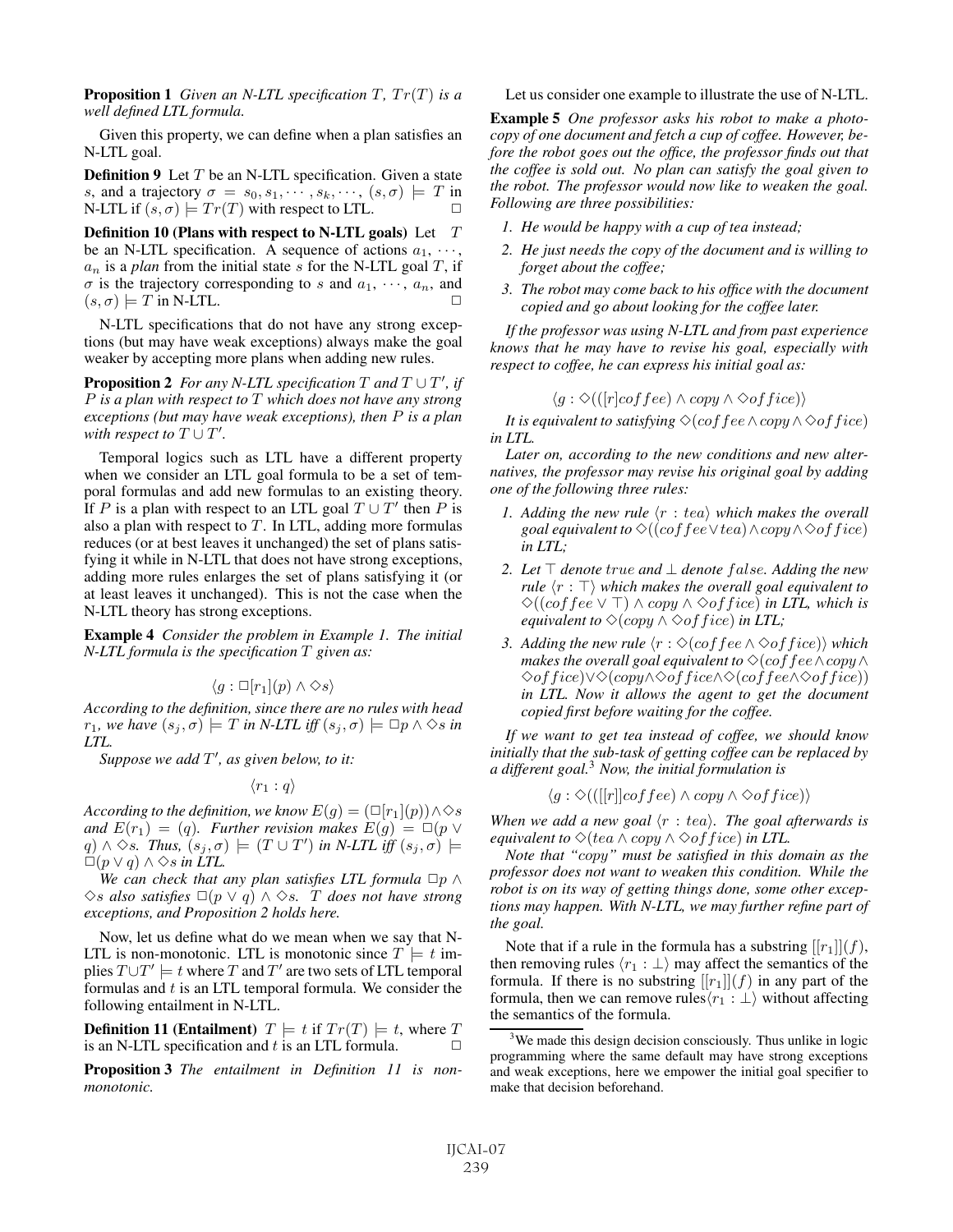#### 3.3 Complexity of N-LTL

The complexity of various problems (planning etc.) with respect to N-LTL specifications is at the same level of the polynomial hierarchy as with respect to LTL specifications. This is because, the loop-free criteria and the fact that there are polynomial number of special symbols like  $[r]$  and  $[[r]]$  ensure that an N-LTL specification can be converted to an LTL specification in polynomial time and the increase in size is also polynomial.

## 4 Relation to Logic Programs

We now consider the relation between N-LTL goals and logic programs, especially with respect to planning. Use of temporal domain knowledge in planning was first proposed in [Bacchus and Kabanza, 1998]. Planning with temporal logic LTL has also been studied in [Neljanko and Niemelä, 2001; Son *et al.*, 2002]. In this section, we translate a domain description and a goal specified in N-LTL to a logic program. We consider the relations of stable models of the translated programs and the original planning problems. In the following translation, for  $i \neq j$ , even if  $s_i$  and  $s_j$  in the trajectory are referring to the same state, we assign them different labels.

**Definition 12** Let  $\sigma$  given by  $s_0, s_1, \dots, s_k, \dots$  be a trajectory, p denote an atom,  $s_i$  denote a state, f,  $f_1$ , and  $f_2$  denote LTL formulas that also take elements in  $R$  as atoms. We now define an encoding of  $\sigma$ , called  $encoding(\sigma, T)$ , where T is an N-LTL formula. The encoding consists of the following parts:

1. For any i such that  $0 \leq i$ , there is a rule

$$
next(s_i, s_{i+1}) \leftarrow .
$$

2. For any  $0 \leq i < j$ , there is a rule

$$
future(s_i, s_j) \leftarrow .
$$

3. If  $p$  is true in state  $s$ , there is a rule

$$
holds(s_i, p) \leftarrow .
$$

where  $s_i$  is the *i*th state in the trajectory and it corresponds to the state s.

4. The following rules corresponding to  $\neg$ ,  $\vee$ , and  $\wedge$  are in the program

$$
holds(s, \neg f) \leftarrow not holds(s, f).
$$
  
\n
$$
holds(s, f_1 \vee f_2) \leftarrow holds(s, f_1).
$$
  
\n
$$
holds(s, f_1 \vee f_2) \leftarrow holds(s, f_2).
$$
  
\n
$$
holds(s, f_1 \wedge f_2) \leftarrow holds(s, f_1), holds(s, f_2).
$$

5. The following rules corresponding to temporal operators  $\bigcirc$ ,  $\Diamond$ , and  $\Box$  are in the program:

$$
holds(s, \bigcirc f) \leftarrow holds(s_1, f), next(s, s_1).
$$
  
\n
$$
holds(s, \bigcirc f) \leftarrow holds(s_1, f), future(s, s_1).
$$
  
\n
$$
holds(s, \bigcirc f) \leftarrow not holds(s, \bigcirc \neg f).
$$

6. The following rules corresponding to the temporal operator U are in the program:

$$
nfirst(s, s_2, f) \leftarrow future(s, s_1),
$$
  
\n
$$
future(s_1, s_2), holds(s_1, f).
$$
  
\n
$$
first(s, s_2, f) \leftarrow not nfirst(s, s_2, f),
$$
  
\n
$$
future(s, s_2), holds(s_2, f).
$$
  
\n
$$
nholds(s, f_1 \cup f_2) \leftarrow first(s, s_2, f_2), future(s, s_1),
$$
  
\n
$$
future(s_1, s_2), holds(s_1, \neg f_1).
$$
  
\n
$$
holds(s, f_1 \cup f_2) \leftarrow not nholds(s, f_1 \cup f_2).
$$

 $\Box$ 

**Definition 13** We encode an N-LTL formula  $T$  into a logic program, denoted by  $LP(T)$  as follows:

For each rule  $\langle e : f \rangle$  in T, we create a list of the atoms from  $R$  (the set of rule labels) that occur in  $f$ . If one atom occurs multiple times in f, we include it as many times in the list. We now revise f to a set of new formulas  $simplify(f)$ :

- For any atom  $r_k$  in the list, if it is not in the head of any rule, then we replace all occurrences of  $[r_k](f_k)$  or  $[[r_k]](f_k)$  with  $f_k$ ;
- Otherwise, suppose the *i*th atom in the list is  $e_i$ . If it occurs in the formula f as  $[[e_j]](f_j)$ , then we replace this sub-formula  $[[e_j]](f_j)$  in f with  $e_j$ .
- Suppose a list of atoms  $e_{i1}, e_{i2}, \cdots, e_{il}$  remain in formula  $f$ . We calculate a Cartesian product of  $l$  sets, where the sth set is  ${e_{is}, f_{is}}$  and the sth atom  $e_{is}$  occurs in the formula f as  $[e_{is}](f_{is})$ . We replace each occurrence  $[e_{is}](f_{is})$  by either  $e_{is}$  or  $f_{is}$  according to its value in one element of the Cartesian product. Thus we have  $2^l$ different combinations. We consider each combination as one instance of  $simplify(f)$ , the revised formula of f.

We then add the rule

$$
holds(s, e) \leftarrow holds(s, simplify(f)).
$$

into  $LP(T)$  for each of formula in  $simplify(f)$ .

Example 6 *Suppose one rule in an N-LTL goal* T *is as follows:*

$$
\langle r : [r_1](f) \wedge [r_2](h) \wedge [[r_1]](s) \wedge [[r_3]](t) \rangle
$$

*There are rules in*  $T$  *with the head*  $r_1$  *and also rules with the head*  $r_2$ *. There are no rules in* T *with the head*  $r_3$ *. We need to add the following 4 rules into*  $LP(T)$ *:* 

$$
holds(s,r) \leftarrow holds(s, f \wedge h \wedge r_1 \wedge t).
$$
  
\n
$$
holds(s,r) \leftarrow holds(s, f \wedge r_2 \wedge r_1 \wedge t).
$$
  
\n
$$
holds(s,r) \leftarrow holds(s, r_1 \wedge h \wedge r_1 \wedge t).
$$
  
\n
$$
holds(s,r) \leftarrow holds(s, r_1 \wedge r_2 \wedge r_1 \wedge t).
$$

*Note that in the translated program, we have an atom*  $holds(s, f \wedge r_2 \wedge r_1 \wedge t)$ *.*  $r_1$  *and*  $r_2$  *are not atoms in the transition system. They are defined by other rules.*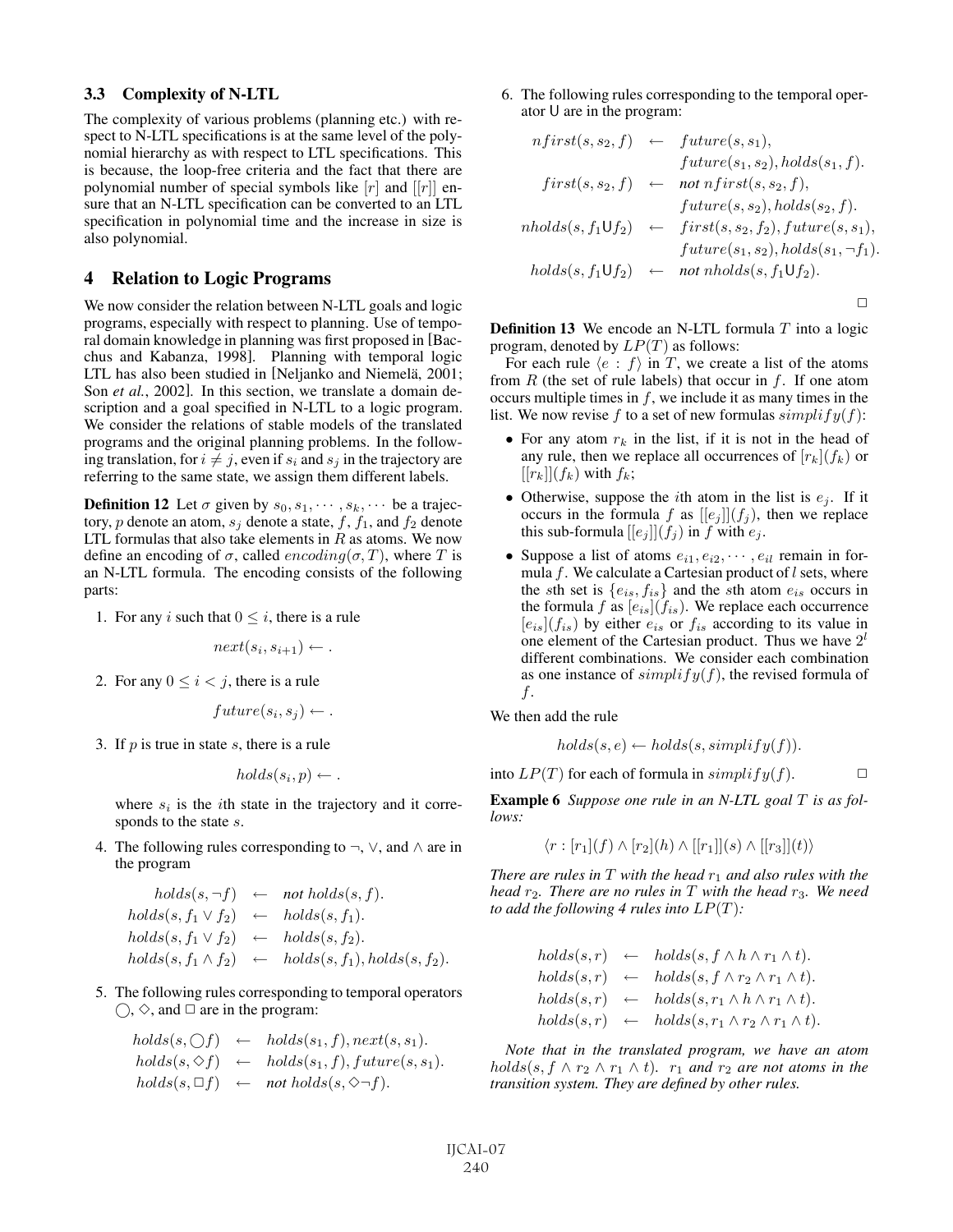Example 7 *Consider the N-LTL goal as follows:*

$$
\langle g : h \rangle
$$
  

$$
\langle g : \diamond [r_1](f) \rangle
$$
  

$$
\langle r_1 : h \rangle
$$
  

$$
\langle r_1 : \Box t \rangle
$$

*It is known that this formula is equivalent to the LTL formula*  $h ∨ ∅(h ∨ ⊡t ∨ f)$ *. We have the following rules in LP*(*T*)*:* 

$$
holds(s, g) \leftarrow holds(s, h).
$$
\n
$$
holds(s, g) \leftarrow holds(s, \diamond f).
$$
\n
$$
holds(s, g) \leftarrow holds(s, \diamond r_1).
$$
\n
$$
holds(s, r_1) \leftarrow holds(s, h).
$$
\n
$$
holds(s, r_1) \leftarrow holds(s, \square t).
$$

*Consider a trajectory*  $\sigma = s_0, s_1, s_1, \cdots, s_1, \cdots$  *where only*  $t$  *is true in state*  $s_1$ *. No fluent is true in state*  $s_0$ *. In the program encoding* $(\sigma, T)$ *, we know holds* $(s_2, \Box t)$  *is true in all its stable models. Thus we have holds* $(s_2, r_1)$ *in all stable models of encoding* $(\sigma, T) \cup LP(T)$ *. Further, according to Item 5 in Definition 12, since there is a rule*  $holds(s_0, \diamond r_1) \leftarrow holds(s_0, r_1), future(s_0, s_1)$ . *we know*  $holds(s_1, \diamondsuit r_1)$ . Thus  $holds(s_0, g)$  is true in all stable mod*els of the program.*

**Proposition 4** *Given a trajectory*  $\sigma = s_0, s_1, \cdots, s_n, \cdots$ . *Let* T *be an N-LTL specification.*  $(s_0, \sigma) \models T$  *in N-LTL iff*  $encoding(\sigma, T) \cup LP(T) \models holds(s_0, g).$ 

# 5 Non-monotonic Extension of CTL<sup>∗</sup>,  $\pi$ -CTL<sup>\*</sup>, and P-CTL<sup>\*</sup>

Different from LTL, in CTL<sup>∗</sup> [Emerson and Srinivasan, 1989; Emerson, 1990],  $\pi$ -CTL<sup>\*</sup> [Baral and Zhao, 2004], and P-CTL<sup>∗</sup> [Baral and Zhao, 2006], formulas are categorized as state formulas and path formulas. As a consequence, the corresponding non-monotonic languages should be defined with respect to path formulas and state formulas respectively. We now define the way of extending the definition of nonmonotonic temporal logics for CTL<sup>∗</sup>, called N-CTL<sup>∗</sup>. We base the language N-CTL<sup>∗</sup> on CTL<sup>∗</sup>.

We refer readers to [Emerson and Srinivasan, 1989; Emerson, 1990] for the syntax and semantics of CTL<sup>∗</sup>. There are two kinds of formulas in CTL<sup>∗</sup>: state formulas and path formulas. Normally state formulas are properties of states while path formulas are properties of paths. Recall that the symbols A and E are the branching time operators meaning 'for all paths' and 'there exists a path' respectively.

**Definition 14** Let  $\{g\}$ ,  $R_{pf}$ ,  $R_{sf}$  and P be four disjoint sets of atoms. Let  $\langle r_{pf} \rangle$  be an atom in  $R_{pf}$ ,  $\langle r_{sf} \rangle$  be an atom in  $R_{sf}$ ,  $\langle p \rangle$  be an atom in  $P, e \in \{g\} \cup R_{sf}$ . Let  $\langle sf \rangle$  denote a state formula, and  $\langle pf \rangle$  denote a path formula.

$$
\langle sf \rangle ::= \langle p \rangle | \langle sf \rangle \wedge \langle sf \rangle | \langle sf \rangle \vee \langle sf \rangle | \neg \langle sf \rangle |
$$
  
\n
$$
E \langle pf \rangle | A \langle pf \rangle | [\langle r_{sf} \rangle] \langle sf \rangle | [[\langle r_{sf} \rangle]] \langle sf \rangle
$$
  
\n
$$
\langle pf \rangle ::= \langle sf \rangle | \langle pf \rangle \vee \langle pf \rangle | \neg \langle pf \rangle | \langle pf \rangle \wedge \langle pf \rangle | \bigcirc \langle pf \rangle |
$$
  
\n
$$
\langle pf \rangle | \langle pf \rangle | \diamond \langle pf \rangle | \square \langle pf \rangle | [\langle r_{pf} \rangle] \langle pf \rangle |
$$
  
\n
$$
[[\langle r_{pf} \rangle]] \langle pf \rangle
$$

An N-CTL<sup>\*</sup> formula is a set of rules  $\langle e : sf \rangle$ , or  $\langle r_{pf} : pf \rangle$ . Each of  $e$  or  $r_{pf}$  is the *head* of the rule, and each of  $sf$  or  $pf$ is the *body* of the rule  $\langle e : sf \rangle$  or  $\langle r_{pf} : pf \rangle$ .

The semantics of N-CTL<sup>∗</sup> is defined in a way similar to the definition of the semantics of N-LTL. We now illustrate the usefulness of N-CTL<sup>∗</sup> through two examples.

Example 8 *The initial goal is to require that* p *be true until* q *is reached. However, it is realized that in some domain, this goal is too strong as no plan can always have* p *until reaching* q*. If in some states in the main path, all possible trajectories will have* p *true in the future, then we may consider it as a strong exception and may allow not to have* p*. The initial*  $g$ oal can be represented as  $\langle g : [r](p) \mathsf{U}q \rangle$  in N-CTL<sup>\*</sup>. This *goal is equivalent to* pUq *in CTL*<sup>∗</sup>*. It can be further refined by* adding one rule about the weak exception  $r$  as  $\langle r: {\sf A}\check{\diamond} p\rangle$ . The *revised goal is equivalent to*  $(p\lor A\diamond p)Uq$ *, which is equivalent to*  $(A \Diamond p) \cup q$ .

Example 9 *Initially, the goal is to make sure that in most trajectories starting from the initial state,*  $\Diamond p$  *is true. However, later on, we may require that once*  $\Diamond q$  *is satisfied by some trajectories, those trajectories are considered as exceptional ones and we do not require them to satisfy*  $\Diamond p$ *. The initial* goal is represented as:  $\hat{p}(g : A[r](\Diamond p))$ . Later, the goal can be weakened by adding the weak exception rule  $\langle r : (\diamond q) \rangle$ .

*The initial goal is equivalent to the CTL<sup>\*</sup> <i>formula*  $A \Diamond p$  *and the revised goal is equivalent to*  $A(\Diamond p \lor \Diamond q)$ *.* 

## 6 Conclusion and Future Work

In this paper, we proposed a non-monotonic temporal logic based on LTL and hinted at a branching time non-monotonic temporal logic based on CTL<sup>∗</sup>. We motivated the need for such non-monotonic temporal logics from the point of view of needing ways to express goals that can be changed in an elaboration tolerant manner. We presented several properties of our non-monotonic goal language N-LTL and briefly discussed its encoding using logic programming.

One possible controversial design decision that we made is to empower the specifier to decide whether weak exceptions or strong exceptions are allowed. This is in contrast to use of defaults in standard non-monotonic logics where the normative statement itself does not refer to strong exception or weak-exception, but rather they are added separately. Further study to compare the two approaches is an immediate future work.

### 7 Acknowledgement

This work was supported by a contract from ARDA and NSF grant 0412000. We thank the anonymous reviewers for their comments, especially for pointing us to the earlier work [Fujiwara and Honiden, 1991].

### References

[Bacchus and Kabanza, 1998] Fahiem Bacchus and Froduald Kabanza. Planning for temporally extended goals. *Annals of Math and AI*, 22:5–27, 1998.